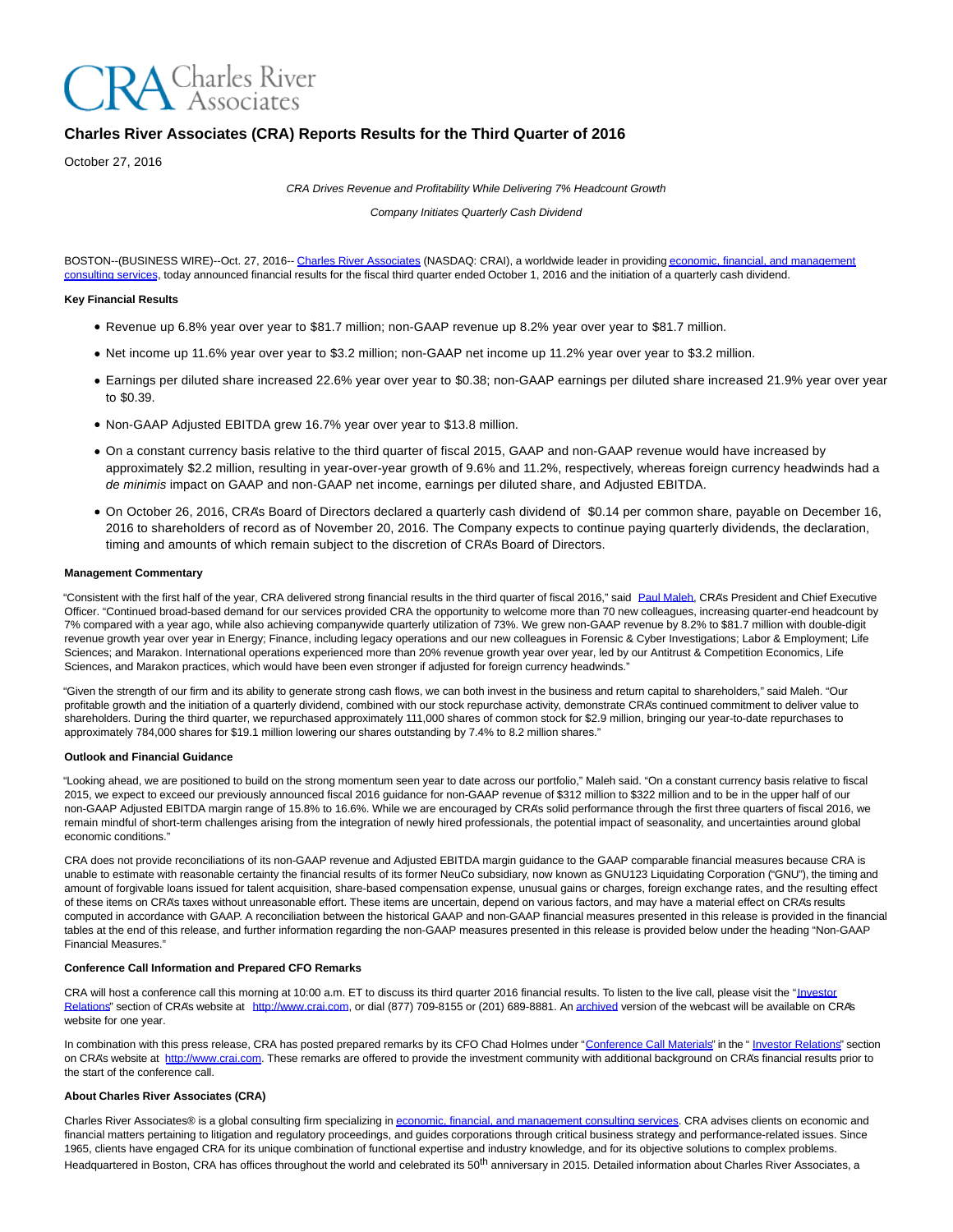registered trade name of CRA International, Inc., is available a[t www.crai.com.](http://cts.businesswire.com/ct/CT?id=smartlink&url=http%3A%2F%2Fwww.crai.com&esheet=51448093&newsitemid=20161027005847&lan=en-US&anchor=www.crai.com&index=11&md5=165edcc8443c93aa57193d32ef6f77a7) Follow us o[n LinkedIn,](http://cts.businesswire.com/ct/CT?id=smartlink&url=https%3A%2F%2Fwww.linkedin.com%2Fcompany%2Fcharles-river-associates&esheet=51448093&newsitemid=20161027005847&lan=en-US&anchor=LinkedIn&index=12&md5=d1dc75e36031ad243802b4a7c82428b1) [Twitter,](http://cts.businesswire.com/ct/CT?id=smartlink&url=https%3A%2F%2Ftwitter.com%2FNews_CRA&esheet=51448093&newsitemid=20161027005847&lan=en-US&anchor=Twitter&index=13&md5=d892dc1d0bce741f7b7cfa0c25453d91) an[d Facebook.](http://cts.businesswire.com/ct/CT?id=smartlink&url=https%3A%2F%2Fwww.facebook.com%2FCharlesRiverAssociates&esheet=51448093&newsitemid=20161027005847&lan=en-US&anchor=Facebook&index=14&md5=691d516cd7b7a275b26aaa9cc252329b)

## **NON-GAAP FINANCIAL MEASURES**

In addition to reporting its financial results in accordance with U.S. generally accepted accounting principles, or GAAP, CRA has also provided in this release non-GAAP financial information. CRA believes that the use of non-GAAP measures in addition to GAAP measures is a useful method of evaluating its results of operations. CRA believes that presenting its financial results excluding the results of GNU, certain non-cash and/or non-recurring charges, and the other items identified below, and including presentations of Adjusted EBITDA and comparisons on a constant currency basis, are important to investors and management because they are more indicative of CRA's ongoing operating results and financial condition. These non-GAAP financial measures should be considered in conjunction with, but not as a substitute for, the financial information presented in accordance with GAAP, and the results calculated in accordance with GAAP and reconciliations to those results should be carefully evaluated. The non-GAAP financial measures used by CRA may be calculated differently from, and therefore may not be comparable to, similarly titled measures used by other companies. Specifically, for the third quarter of fiscal 2016, the third quarter of fiscal 2015, the year-to-date period ended as of the third quarter of fiscal 2016, and its full 2016 fiscal year guidance, CRA has excluded GNU's results, and for the year-to-date period ended as of the third quarter of 2015, CRA has excluded GNU's results and a non-cash charge relating to an increased liability for a future contingent consideration payment relating to a prior acquisition. Also, in calculating "Adjusted EBITDA" from net income (loss) attributable to CRA for these fiscal periods and for purposes of the full 2016 fiscal year guidance for Adjusted EBITDA margin, CRA has excluded net income (loss) attributable to noncontrolling interests (net of tax), interest expense, net; provision for income taxes, other income (expense), net; and the following non-cash expenses: depreciation and amortization, share-based compensation expenses, and amortization of forgivable loans.

Finally, CRA believes that fluctuations in foreign currency exchange rates can significantly affect its financial results. Therefore, CRA provides a constant currency presentation to supplement disclosures regarding its results of operations and performance. CRA calculates constant currency amounts by converting its applicable fiscal period local currency financial results using the prior fiscal year's corresponding period exchange rates. CRA has presented in this press release its GAAP and non-GAAP revenue, net income, and earnings per diluted share, and its Adjusted EBITDA, for the third quarter of fiscal 2016 on a constant currency basis relative to the third quarter of fiscal 2015, and its guidance for fiscal 2016 non-GAAP revenue and Adjusted EBITDA margin on a constant currency basis relative to fiscal 2015.

#### **SAFE HARBOR STATEMENT**

Statements in this press release concerning our future business, operating results and financial condition, including guidance on future non-GAAP revenue and non-GAAP Adjusted EBITDA margin, and statements regarding undeclared dividend payments, our ability and commitment to invest in our business while returning capital to shareholders, the continuation of the current strength of our business, the demand for our services, or our ability to generate cash flows, and statements using the terms "looking ahead," "expect," "believe," "can," "positioned," "should," or similar expressions, are "forward-looking" statements as defined in Section 21 of the Exchange Act. These statements are based upon our current expectations and various underlying assumptions. Although we believe there is a reasonable basis for these statements and assumptions, and these statements are expressed in good faith, these statements are subject to a number of additional factors and uncertainties. Our actual non-GAAP revenue and non-GAAP Adjusted EBITDA margin in fiscal 2016 on a constant currency basis relative to fiscal 2015 could differ materially from the guidance presented herein, and our actual performance and results may differ materially from the performance and results contained or implied by the other forwardlooking statements made herein, due to many important factors. These factors include, but are not limited to, the possibility that the demand for our services may decline as a result of changes in general and industry specific economic conditions, the timing of engagements for our services, the effects of competitive services and pricing, our ability to attract and retain key employee or non-employee experts; the impact of a quarterly dividend and/or the failure to declare future dividends; the inability to integrate and utilize existing consultants and personnel; global economic conditions including less stable political and economic environments; foreign exchange rate fluctuations; unanticipated expenses and liabilities; risks inherent in international operations; changes in accounting standards, rules, and regulations; our ability to collect on forgivable loans should any become due; and professional and other legal liability. Additional risks and uncertainties are discussed in our periodic filings with the Securities and Exchange Commission under the heading "Risk Factors." The inclusion of such forward-looking information should not be regarded as our representation that the future events, plans, or expectations contemplated will be achieved. We undertake no obligation to update any forward-looking statements after the date of this press release, and we do not intend to do so.

### **CRA INTERNATIONAL, INC.**

## **UNAUDITED CONDENSED CONSOLIDATED STATEMENTS OF OPERATIONS INCLUDING A RECONCILIATION TO NON-GAAP RESULTS FOR THE QUARTER ENDED OCTOBER 1, 2016 COMPARED TO THE QUARTER ENDED OCTOBER 3, 2015 (In thousands, except per share data)**

|                                                                           |                               |                                          |                                            |      | Quarter Ended October 1, 2016     | Quarter Ended October 3, 2015                |             |                                                  |                                            |    |                                   |                                              |  |
|---------------------------------------------------------------------------|-------------------------------|------------------------------------------|--------------------------------------------|------|-----------------------------------|----------------------------------------------|-------------|--------------------------------------------------|--------------------------------------------|----|-----------------------------------|----------------------------------------------|--|
|                                                                           |                               |                                          | <b>Adjustments</b><br>to                   |      |                                   | <b>Adjustments</b><br>to                     |             |                                                  |                                            |    |                                   |                                              |  |
|                                                                           | <b>GAAP</b><br><b>Results</b> | <b>GAAP</b><br>$%$ of<br><b>Revenues</b> | <b>GAAP</b><br><b>Results</b><br>(GNU) (1) |      | <b>Non-GAAP</b><br><b>Results</b> | <b>Non-GAAP</b><br>$%$ of<br><b>Revenues</b> | <b>GAAP</b> | <b>GAAP</b><br>$%$ of<br><b>Results Revenues</b> | <b>GAAP</b><br><b>Results</b><br>(GNU) (1) |    | <b>Non-GAAP</b><br><b>Results</b> | <b>Non-GAAP</b><br>$%$ of<br><b>Revenues</b> |  |
| Revenues                                                                  | \$81,691                      | 100.0%                                   | \$                                         |      | \$<br>81,691                      | 100.0%                                       | \$76,525    | 100.0%                                           | \$<br>1,055                                | \$ | 75,470                            | 100.0%                                       |  |
| Costs of services                                                         | 57,832                        | 70.8%                                    |                                            |      | 57,832                            | 70.8%                                        | 52,029      | 68.0%                                            | 334                                        |    | 51,695                            | 68.5%                                        |  |
| Gross profit                                                              | 23,859                        | 29.2%                                    |                                            |      | 23,859                            | 29.2%                                        | 24,496      | 32.0%                                            | 721                                        |    | 23,775                            | 31.5%                                        |  |
| Selling, general and administrative                                       |                               |                                          |                                            |      |                                   |                                              |             |                                                  |                                            |    |                                   |                                              |  |
| expenses                                                                  | 16,671                        | 20.4%                                    |                                            | 95   | 16,576                            | 20.3%                                        | 18,355      | 24.0%                                            | 772                                        |    | 17,583                            | 23.3%                                        |  |
| Depreciation and amortization                                             | 1,891                         | 2.3%                                     |                                            |      | 1,891                             | 2.3%                                         | 1,560       | 2.0%                                             | $\overline{\phantom{a}}$                   |    | 1,560                             | 2.1%                                         |  |
| Income (loss) from operations                                             | 5,297                         | 6.5%                                     |                                            | (95) | 5,392                             | 6.6%                                         | 4,581       | 6.0%                                             | (51)                                       |    | 4,632                             | 6.1%                                         |  |
| Interest and other (expense), net                                         | (237)                         | $-0.3%$                                  |                                            |      | (237)                             | $-0.3%$                                      | (235)       | $-0.3%$                                          | (14)                                       |    | (221)                             | $-0.3%$                                      |  |
| Income (loss) before provision for<br>income taxes and                    |                               |                                          |                                            |      |                                   |                                              |             |                                                  |                                            |    |                                   |                                              |  |
| noncontrolling interest                                                   | 5,060                         | 6.2%                                     |                                            | (95) | 5,155                             | 6.3%                                         | 4,346       | 5.7%                                             | (65)                                       |    | 4,411                             | 5.8%                                         |  |
| Provision for income taxes                                                | (1,909)                       | $-2.3%$                                  |                                            |      | (1,909)                           | $-2.3%$                                      | (1,533)     | $-2.0%$                                          | (42)                                       |    | (1, 491)                          | $-2.0%$                                      |  |
| Net income (loss)                                                         | 3,151                         | 3.9%                                     |                                            | (95) | 3,246                             | 4.0%                                         | 2,813       | 3.7%                                             | (107)                                      |    | 2,920                             | 3.9%                                         |  |
| Net (income) loss attributable to<br>noncontrolling interests, net of tax | 42                            | 0.1%                                     |                                            | 42   |                                   | 0.0%                                         | 47          | 0.1%                                             | 47                                         |    | $\blacksquare$                    | $0.0\%$                                      |  |
| Net income (loss) attributable to<br>CRA International, Inc.              | \$3,193                       | 3.9%                                     | \$                                         | (53) | \$<br>3,246                       | 4.0%                                         | \$2,860     | 3.7%                                             | (60)<br>\$                                 | \$ | 2,920                             | 3.9%                                         |  |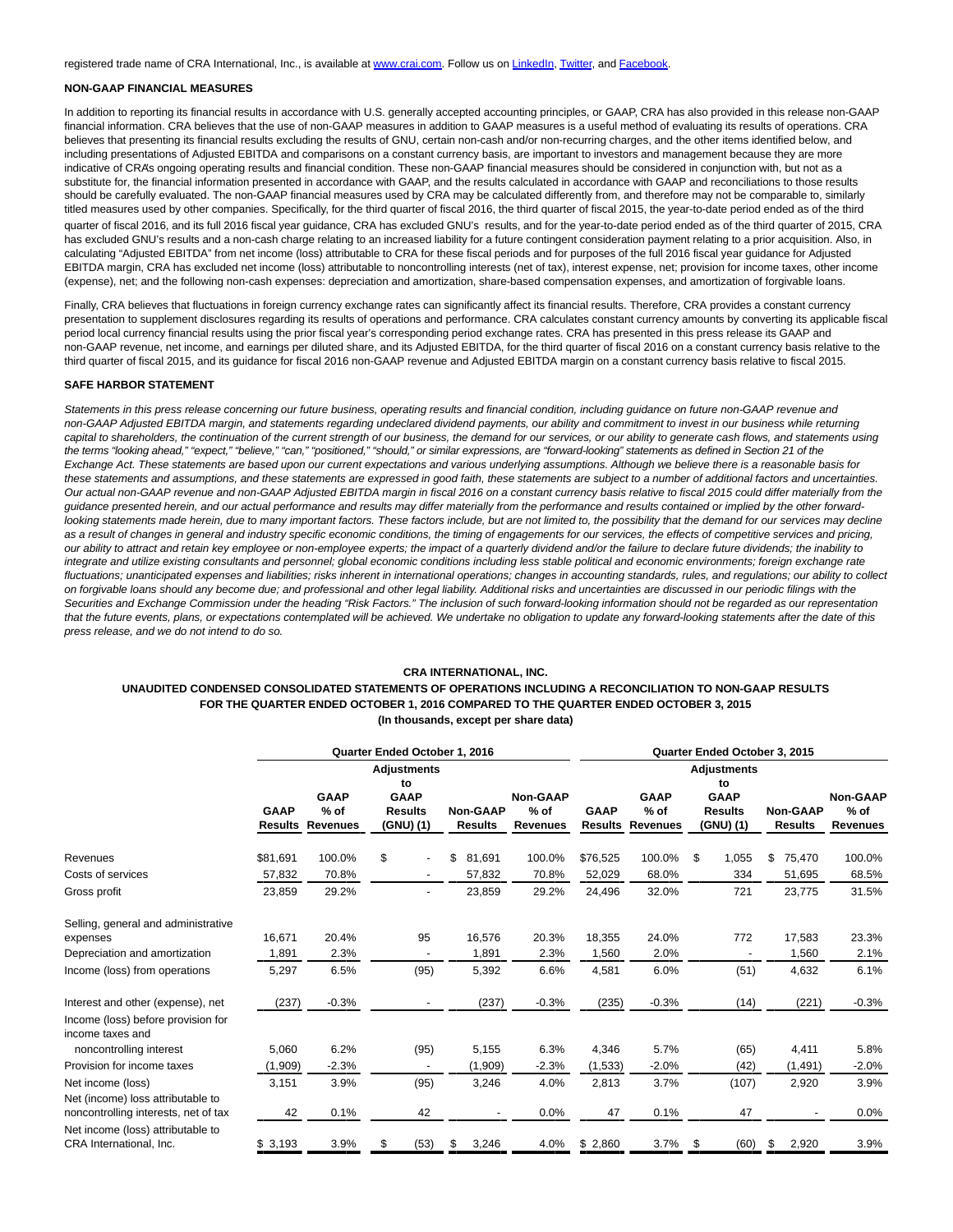Net Income per share attributable to CRA International, Inc.:

| UNA INTERNATIONAL, INC.                           |            |       |        |       |
|---------------------------------------------------|------------|-------|--------|-------|
| <b>Basic</b>                                      | 0.39<br>\$ | 0.39  | \$0.32 | 0.33  |
| <b>Diluted</b>                                    | 0.38       | 0.39  | \$0.31 | 0.32  |
| Weighted average number of<br>shares outstanding: |            |       |        |       |
| <b>Basic</b>                                      | 8,177      | 8,177 | 8,940  | 8,940 |
| <b>Diluted</b>                                    | 8,309      | 8,309 | 9,025  | 9,025 |

(1) These adjustments include activity related to GNU123 Liquidating Corporation ("GNU"), CRA's majority owned subsidiary formerly known as "NeuCo", in the Company's GAAP results. In April 2016, substantially all of GNU's assets were sold.

# **CRA INTERNATIONAL, INC.**

**UNAUDITED CONDENSED CONSOLIDATED STATEMENTS OF OPERATIONS INCLUDING A RECONCILIATION TO NON-GAAP RESULTS FOR THE YEAR-TO-DATE PERIOD ENDED OCTOBER 1, 2016 COMPARED TO THE YEAR-TO-DATE PERIOD ENDED OCTOBER 3, 2015 (In thousands, except per share data)**

|                                                                                                      |                               |                                          | Year-To-Date Period Ended October 1, 2016                              |                                   |                                            | Year-To-Date Period Ended October 3, 2015 |                                          |                                                                                            |                                                                       |                                   |                                            |  |  |  |
|------------------------------------------------------------------------------------------------------|-------------------------------|------------------------------------------|------------------------------------------------------------------------|-----------------------------------|--------------------------------------------|-------------------------------------------|------------------------------------------|--------------------------------------------------------------------------------------------|-----------------------------------------------------------------------|-----------------------------------|--------------------------------------------|--|--|--|
|                                                                                                      | <b>GAAP</b><br><b>Results</b> | <b>GAAP</b><br>$%$ of<br><b>Revenues</b> | <b>Adjustments</b><br>to<br><b>GAAP</b><br><b>Results</b><br>(GNU) (1) | <b>Non-GAAP</b><br><b>Results</b> | <b>Non-GAAP</b><br>% of<br><b>Revenues</b> | <b>GAAP</b><br><b>Results</b>             | <b>GAAP</b><br>$%$ of<br><b>Revenues</b> | <b>Adjustments</b><br>to<br><b>GAAP</b><br><b>Results</b><br>(Contingent<br>Liability) (2) | <b>Adjustments</b><br>to<br><b>GAAP</b><br><b>Results</b><br>(GNU)(1) | <b>Non-GAAP</b><br><b>Results</b> | <b>Non-GAAP</b><br>% of<br><b>Revenues</b> |  |  |  |
| Revenues                                                                                             | \$245,210                     | 100.0%                                   | \$<br>826                                                              | \$<br>244,384                     | 100.0%                                     | \$231,099                                 | 100.0%                                   | \$                                                                                         | \$<br>2,859                                                           | \$228,240                         | 100.0%                                     |  |  |  |
| Costs of services                                                                                    | 171,297                       | 69.9%                                    | 455                                                                    | 170,842                           | 69.9%                                      | 156,523                                   | 67.7%                                    | 833                                                                                        | 1,040                                                                 | 154,650                           | 67.8%                                      |  |  |  |
| Gross profit                                                                                         | 73,913                        | 30.1%                                    | 371                                                                    | 73,542                            | 30.1%                                      | 74,576                                    | 32.3%                                    | (833)                                                                                      | 1,819                                                                 | 73,590                            | 32.2%                                      |  |  |  |
| Selling, general<br>and administrative<br>expenses                                                   | 52,748                        | 21.5%                                    | 1,144                                                                  | 51,604                            | 21.1%                                      | 55,105                                    | 23.8%                                    |                                                                                            | 2,405                                                                 | 52,700                            | 23.1%                                      |  |  |  |
| Depreciation and<br>amortization                                                                     | 5,861                         | 2.4%                                     |                                                                        | 5,861                             | 2.4%                                       | 4,766                                     | 2.1%                                     |                                                                                            |                                                                       | 4,766                             | 2.1%                                       |  |  |  |
| Income (loss) from<br>operations                                                                     | 15,304                        | 6.2%                                     | (773)                                                                  | 16,077                            | 6.6%                                       | 14,705                                    | 6.4%                                     | (833)                                                                                      | (586)                                                                 | 16,124                            | 7.1%                                       |  |  |  |
| Interest and other<br>income (expense),<br>net                                                       | 3,210                         | 1.3%                                     | 3,828                                                                  | (618)                             | $-0.3%$                                    | (337)                                     | $-0.1%$                                  |                                                                                            | 570                                                                   | (907)                             | $-0.4%$                                    |  |  |  |
| Income (loss)<br>before provision for<br>income taxes and<br>noncontrolling<br>interest              | 18,514                        | 7.6%                                     | 3,055                                                                  | 15,459                            | 6.3%                                       | 14,368                                    | 6.2%                                     | (833)                                                                                      | (16)                                                                  | 15,217                            | 6.7%                                       |  |  |  |
| Provision for                                                                                        |                               |                                          |                                                                        |                                   |                                            |                                           |                                          |                                                                                            |                                                                       |                                   |                                            |  |  |  |
| income taxes                                                                                         | (6, 357)                      | $-2.6%$                                  | (308)                                                                  | (6,049)                           | $-2.5%$                                    | (5, 454)                                  | $-2.4%$                                  |                                                                                            | (97)                                                                  | (5, 357)                          | $-2.3%$                                    |  |  |  |
| Net income (loss)<br>Net (income) loss<br>attributable to<br>noncontrolling<br>interests, net of tax | 12,157<br>(1, 327)            | 5.0%<br>$-0.5\%$                         | 2,747<br>(1, 327)                                                      | 9,410                             | 3.9%<br>0.0%                               | 8,914<br>50                               | 3.9%<br>0.0%                             | (833)                                                                                      | (113)<br>50                                                           | 9,860                             | 4.3%<br>0.0%                               |  |  |  |
| Net income (loss)                                                                                    |                               |                                          |                                                                        |                                   |                                            |                                           |                                          |                                                                                            |                                                                       |                                   |                                            |  |  |  |
| attributable to CRA<br>International, Inc.                                                           | \$10,830                      | 4.4%                                     | -\$<br>1,420                                                           | \$<br>9,410                       | 3.9%                                       | \$<br>8,964                               | 3.9%                                     | \$<br>(833)                                                                                | \$<br>(63)                                                            | \$<br>9,860                       | 4.3%                                       |  |  |  |
| Net Income per<br>share attributable<br>to CRA<br>International, Inc.:<br><b>Basic</b>               | \$<br>1.25                    |                                          |                                                                        | 1.09<br>\$                        |                                            | 0.98<br>\$                                |                                          |                                                                                            |                                                                       | \$<br>1.08                        |                                            |  |  |  |
| <b>Diluted</b>                                                                                       | \$<br>1.24                    |                                          |                                                                        | \$<br>1.08                        |                                            | 0.97                                      |                                          |                                                                                            |                                                                       | \$<br>1.06                        |                                            |  |  |  |
| Weighted average<br>number of shares<br>outstanding:                                                 |                               |                                          |                                                                        |                                   |                                            |                                           |                                          |                                                                                            |                                                                       |                                   |                                            |  |  |  |
| <b>Basic</b>                                                                                         | 8,581                         |                                          |                                                                        | 8,581                             |                                            | 9,055                                     |                                          |                                                                                            |                                                                       | 9,055                             |                                            |  |  |  |
| <b>Diluted</b>                                                                                       | 8.653                         |                                          |                                                                        | 8,653                             |                                            | 9.182                                     |                                          |                                                                                            |                                                                       | 9,182                             |                                            |  |  |  |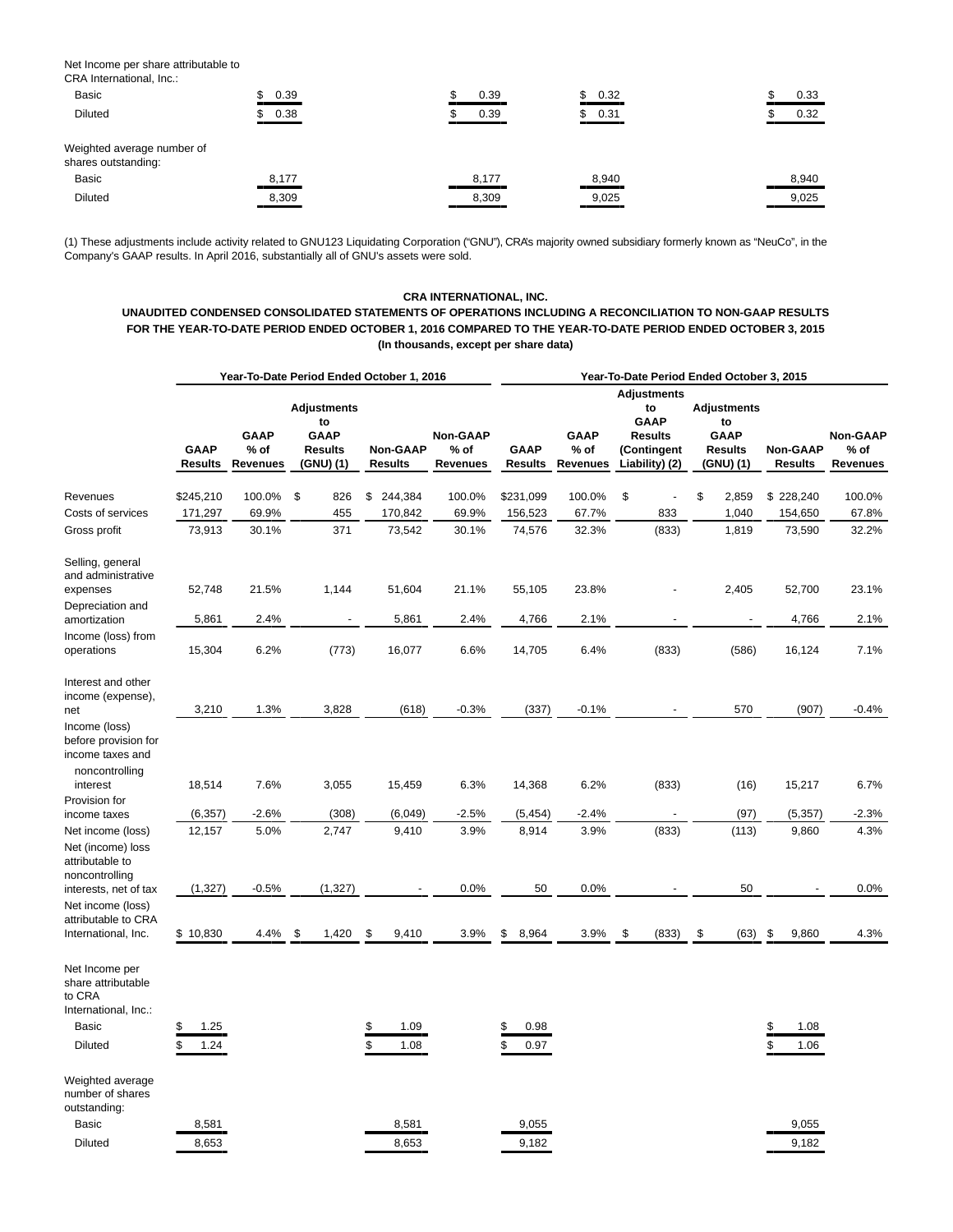(1) These adjustments include activity related to GNU123 Liquidating Corporation ("GNU"), CRA's majority owned subsidiary formerly known as "NeuCo", in the Company's GAAP results. In April 2016, substantially all of GNU's assets were sold.

(2) This adjustment includes activity related to an increase in the liability for future contingent consideration payments in connection with a previous acquisition.

# **CRA INTERNATIONAL, INC. UNAUDITED ADJUSTED EBITDA INCLUDING A RECONCILIATION TO NON-GAAP ADJUSTED EBITDA FOR THE QUARTER AND YEAR-TO-DATE PERIOD ENDED OCTOBER 1, 2016 COMPARED TO THE QUARTER AND YEAR-TO-DATE PERIOD ENDED OCTOBER 3, 2015 (In thousands)**

|                                                                                                                                       | <b>GAAP</b><br>Quarter<br><b>Ended</b><br>October 1,<br>2016                | <b>GAAP</b><br>% of<br><b>Revenues</b>   |      | <b>Adjustments Non-GAAP</b><br>to<br><b>GAAP</b><br><b>Results</b><br>(GNU) (1)     | Quarter<br>Ended<br>October 1,<br>2016            | <b>Non-GAAP</b><br>% of<br><b>Revenues</b> |     | <b>GAAP</b><br>Quarter<br>Ended<br>October 3,<br>2015                       | <b>GAAP</b><br>% of<br><b>Revenues</b>           | <b>Adjustments</b><br>to<br><b>GAAP</b><br><b>Results</b><br>(Contingent<br>Liability) (2) | Adjustments<br>to<br><b>GAAP</b><br>Results<br>(GNU) (1)                            | <b>Non-GAAP</b><br>Quarter<br><b>Ended</b><br>October 3,<br>2015 | <b>Non-GAAP</b><br>$%$ of<br><b>Revenues</b> |
|---------------------------------------------------------------------------------------------------------------------------------------|-----------------------------------------------------------------------------|------------------------------------------|------|-------------------------------------------------------------------------------------|---------------------------------------------------|--------------------------------------------|-----|-----------------------------------------------------------------------------|--------------------------------------------------|--------------------------------------------------------------------------------------------|-------------------------------------------------------------------------------------|------------------------------------------------------------------|----------------------------------------------|
| Revenues                                                                                                                              | 81,691                                                                      | 100.0%                                   | \$   |                                                                                     | \$<br>81,691                                      | 100.0%                                     | \$  | 76,525                                                                      | 100.0%                                           | \$                                                                                         | \$<br>1,055                                                                         | \$<br>75,470                                                     | 100.0%                                       |
| Net income<br>(loss)<br>attributable to<br>CRA<br>International,<br>Inc.<br>Net (loss)<br>attributable to<br>noncontrolling           | \$<br>3,193                                                                 | 3.9%                                     | \$   | (53)                                                                                | \$<br>3,246                                       | 4.0%                                       | -\$ | 2,860                                                                       | 3.7%                                             | \$                                                                                         | \$<br>(60)                                                                          | \$<br>2,920                                                      | 3.9%                                         |
| interest, net<br>of tax                                                                                                               | (42)                                                                        | 0.1%                                     |      | (42)                                                                                |                                                   | 0.0%                                       |     | (47)                                                                        | $-0.1%$                                          |                                                                                            | (47)                                                                                |                                                                  | 0.0%                                         |
| Net income<br>(loss)                                                                                                                  | 3,151                                                                       | 3.9%                                     |      | (95)                                                                                | 3,246                                             | 4.0%                                       |     | 2,813                                                                       | 3.7%                                             |                                                                                            | (107)                                                                               | 2,920                                                            | 3.9%                                         |
| Interest<br>expense,net                                                                                                               | 129                                                                         | 0.2%                                     |      |                                                                                     | 129                                               | 0.2%                                       |     | 140                                                                         | 0.2%                                             |                                                                                            | 14                                                                                  | 126                                                              | 0.2%                                         |
| Provision for<br>income taxes<br>Depreciation<br>and                                                                                  | 1,909                                                                       | 2.3%                                     |      |                                                                                     | 1,909                                             | 2.3%                                       |     | 1,533                                                                       | 2.0%                                             |                                                                                            | 42                                                                                  | 1,491                                                            | 2.0%                                         |
| amortization                                                                                                                          | 1,891                                                                       | 2.3%                                     |      |                                                                                     | 1,891                                             | 2.3%                                       |     | 1,560                                                                       | 2.0%                                             |                                                                                            |                                                                                     | 1,560                                                            | 2.1%                                         |
| <b>EBITDA</b><br>Share-based                                                                                                          | 7,080                                                                       | 8.7%                                     |      | (95)                                                                                | 7,175                                             | 8.8%                                       |     | 6,044                                                                       | 7.9%                                             |                                                                                            | (51)                                                                                | 6,097                                                            | 8.1%                                         |
| compensation<br>expenses<br>Amortization                                                                                              | 1,687                                                                       | 2.1%                                     |      |                                                                                     | 1,687                                             | 2.1%                                       |     | 1,405                                                                       | 1.8%                                             |                                                                                            |                                                                                     | 1,405                                                            | 1.9%                                         |
| of forgivable<br>loans<br>Other                                                                                                       | 4,784                                                                       | 5.9%                                     |      |                                                                                     | 4,784                                             | 5.9%                                       |     | 4,190                                                                       | 5.5%                                             |                                                                                            |                                                                                     | 4,190                                                            | 5.6%                                         |
| expense, net                                                                                                                          | 108                                                                         | 0.1%                                     |      |                                                                                     | 108                                               | 0.1%                                       |     | 95                                                                          | 0.1%                                             |                                                                                            |                                                                                     | 95                                                               | 0.1%                                         |
| Adjusted<br>EBITDA                                                                                                                    | \$<br>13,659                                                                | 16.7%                                    | \$   | (95)                                                                                | \$<br>13,754                                      | 16.8%                                      | \$  | 11,736                                                                      | 15.3%                                            | \$                                                                                         | \$<br>(51)                                                                          | \$<br>11,787                                                     | 15.6%                                        |
|                                                                                                                                       | <b>GAAP</b><br>Year-to-Date<br>Period<br><b>Ended</b><br>October 1,<br>2016 | <b>GAAP</b><br>$%$ of<br><b>Revenues</b> |      | <b>Adjustments Year-to-Date</b><br>to<br><b>GAAP</b><br><b>Results</b><br>(GNU) (1) | Non-GAAP<br>Period<br>Ended<br>October 1,<br>2016 | Non-GAAP<br>% of<br>Revenues               |     | <b>GAAP</b><br>Year-to-Date<br>Period<br><b>Ended</b><br>October 3,<br>2015 | <b>GAAP</b><br>$%$ of<br>Revenues Liability) (2) | <b>Adjustments</b><br>to<br><b>GAAP</b><br><b>Results</b><br>(Contingent                   | <b>Adjustments Year-to-Date</b><br>to<br><b>GAAP</b><br><b>Results</b><br>(GNU) (1) | <b>Non-GAAP</b><br>Period<br>Ended<br>October 3,<br>2015         | Non-GAAP<br>$%$ of<br>Revenues               |
| Revenues                                                                                                                              | 245,210                                                                     | 100.0%                                   | \$   | 826                                                                                 | \$<br>244,384                                     | 100.0%                                     | \$  | 231,099                                                                     | 100.0%                                           | \$                                                                                         | \$<br>2,859                                                                         | \$<br>228,240                                                    | 100.0%                                       |
| Net income<br>(loss)<br>attributable to<br>CRA<br>International,<br>Inc.<br>Net income<br>(loss)<br>attributable to<br>noncontrolling | \$<br>10,830                                                                | 4.4%                                     | - \$ | 1,420                                                                               | \$<br>9,410                                       | 3.9%                                       | -\$ | 8,964                                                                       | 3.9%                                             | \$<br>(833)                                                                                | \$<br>$(63)$ \$                                                                     | 9,860                                                            | 4.3%                                         |
| interest, net<br>of tax                                                                                                               | 1,327                                                                       | 0.5%                                     |      | 1,327                                                                               |                                                   | 0.0%                                       |     | (50)                                                                        | 0.0%                                             |                                                                                            | (50)                                                                                |                                                                  | $0.0\%$                                      |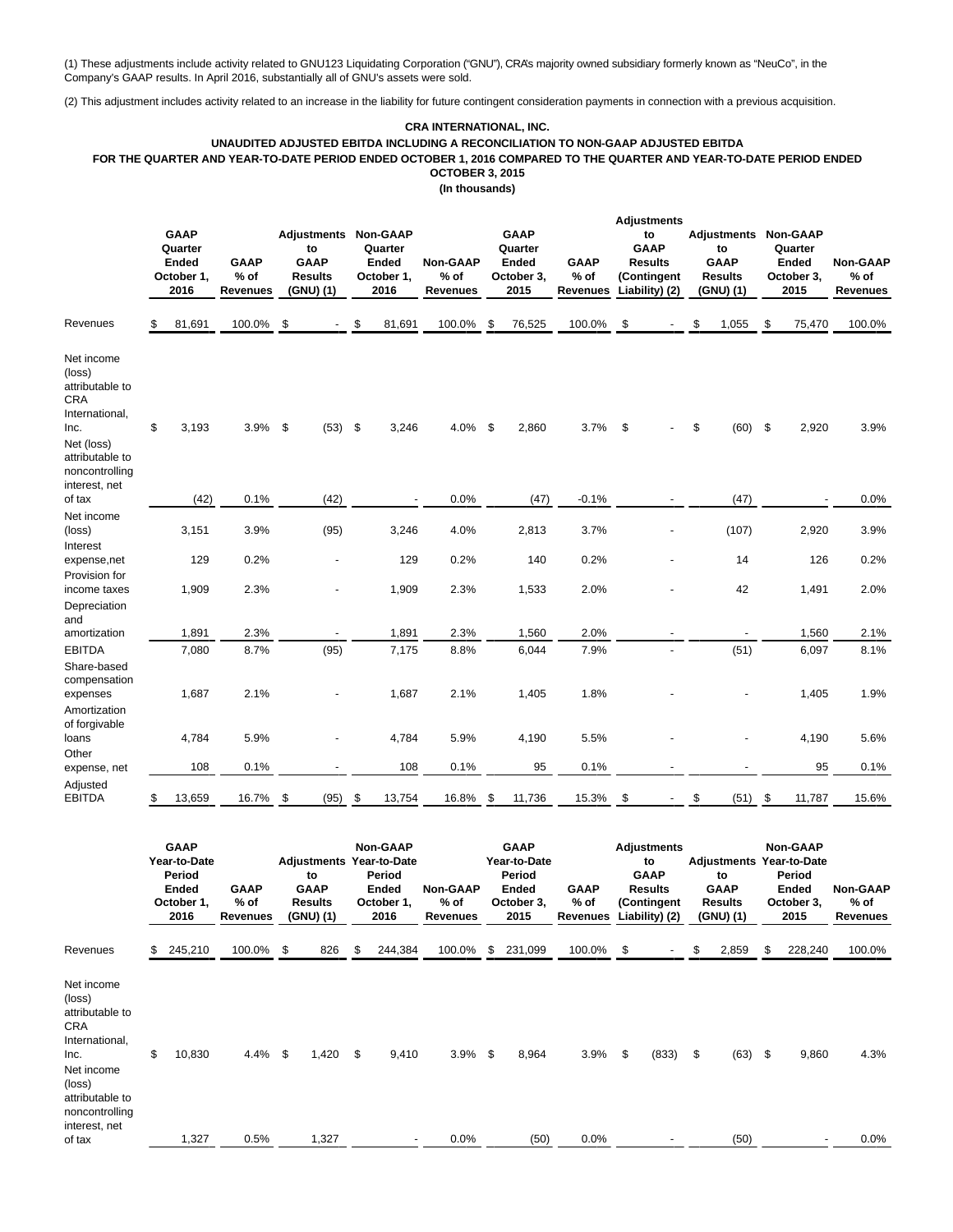| Net income                     |              |         |             |              |       |              |       |             |             |              |       |
|--------------------------------|--------------|---------|-------------|--------------|-------|--------------|-------|-------------|-------------|--------------|-------|
| (loss)                         | 12,157       | 5.0%    | 2,747       | 9,410        | 3.9%  | 8,914        | 3.9%  | (833)       | (113)       | 9,860        | 4.3%  |
| Interest                       |              |         |             |              |       |              |       |             |             |              |       |
| expense,net                    | 356          | 0.1%    | 7           | 349          | 0.1%  | 403          | 0.2%  |             | 35          | 368          | 0.2%  |
| Provision for                  |              |         |             |              |       |              |       |             |             |              |       |
| income taxes                   | 6,357        | 2.6%    | 308         | 6,049        | 2.5%  | 5,454        | 2.4%  |             | 97          | 5,357        | 2.3%  |
| Depreciation<br>and            |              |         |             |              |       |              |       |             |             |              |       |
| amortization                   | 5,861        | 2.4%    |             | 5,861        | 2.4%  | 4,766        | 2.1%  |             |             | 4,766        | 2.1%  |
| <b>EBITDA</b>                  | 24,731       | 10.1%   | 3,062       | 21,669       | 8.9%  | 19,537       | 8.5%  | (833)       | 19          | 20,351       | 8.9%  |
| Share-based<br>compensation    |              |         |             |              |       |              |       |             |             |              |       |
| expenses                       | 4,786        | 2.0%    |             | 4,786        | 2.0%  | 4,403        | 1.9%  |             |             | 4,403        | 1.9%  |
| Amortization<br>of forgivable  |              |         |             |              |       |              |       |             |             |              |       |
| loans                          | 14,024       | 5.7%    |             | 14,024       | 5.7%  | 11,690       | 5.1%  |             | ٠           | 11,690       | 5.1%  |
| Other income<br>(expense), net | (3,566)      | $-1.5%$ | (3,836)     | 270          | 0.1%  | (66)         | 0.0%  |             | (605)       | 539          | 0.2%  |
| Adjusted<br><b>EBITDA</b>      | \$<br>39,975 | 16.3%   | \$<br>(774) | \$<br>40,749 | 16.7% | \$<br>35,564 | 15.4% | \$<br>(833) | \$<br>(586) | \$<br>36,983 | 16.2% |

(1) These adjustments include activity related to GNU123 Liquidating Corporation ("GNU"), CRA's majority owned subsidiary formerly known as "NeuCo", in the Company's GAAP results. In April 2016, substantially all of GNU's assets were sold.

(2) This adjustment includes activity related to an increase in the liability for future contingent consideration payments in connection with a previous acquisition.

# **CRA INTERNATIONAL, INC. UNAUDITED CONDENSED CONSOLIDATED BALANCE SHEETS**

**(In thousands)**

|                                            | October 1,<br>2016 | January 2,<br>2016 |  |  |
|--------------------------------------------|--------------------|--------------------|--|--|
| <b>Assets</b>                              |                    |                    |  |  |
| Cash and cash equivalents                  | \$<br>25,184       | \$<br>38,139       |  |  |
| Accounts receivable and unbilled, net      | 99,995             | 86,377             |  |  |
| Other current assets                       | 17,895             | 16,278             |  |  |
| Total current assets                       | 143,074            | 140,794            |  |  |
| Property and equipment, net                | 38,801             | 31,338             |  |  |
| Goodwill and intangible assets, net        | 78,373             | 80,561             |  |  |
| Other assets                               | 49,325             | 61,024             |  |  |
| <b>Total assets</b>                        | \$<br>309,573      | \$<br>313,717      |  |  |
| Liabilities and shareholders' equity       |                    |                    |  |  |
| <b>Current liabilities</b>                 | \$<br>80,244       | \$<br>86,458       |  |  |
| Long-term liabilities                      | 22,107             | 16,191             |  |  |
| <b>Total liabilities</b>                   | 102,351            | 102,649            |  |  |
| Total shareholders' equity                 | 207,222            | 211,068            |  |  |
| Total liabilities and shareholders' equity | \$<br>309,573      | \$<br>313,717      |  |  |

# **CRA INTERNATIONAL, INC. UNAUDITED CONDENSED CONSOLIDATED STATEMENTS OF CASH FLOWS**

(In thousands)

|                                                         |                    | Fiscal Year-to-Date Fiscal Year-to-Date<br>October 3,<br>2015 |        |  |
|---------------------------------------------------------|--------------------|---------------------------------------------------------------|--------|--|
|                                                         | October 1.<br>2016 |                                                               |        |  |
| Operating activities:                                   |                    |                                                               |        |  |
| Net income                                              | \$<br>12.157       | S                                                             | 8.914  |  |
| Adjustments to reconcile net income                     |                    |                                                               |        |  |
| to net cash provided by (used in) operating activities, |                    |                                                               |        |  |
| net of effect of acquired businesses:                   |                    |                                                               |        |  |
| GNU gain on sale of business (1)                        | (3,836)            |                                                               |        |  |
| Non-cash items, net                                     | 14.476             |                                                               | 13.707 |  |